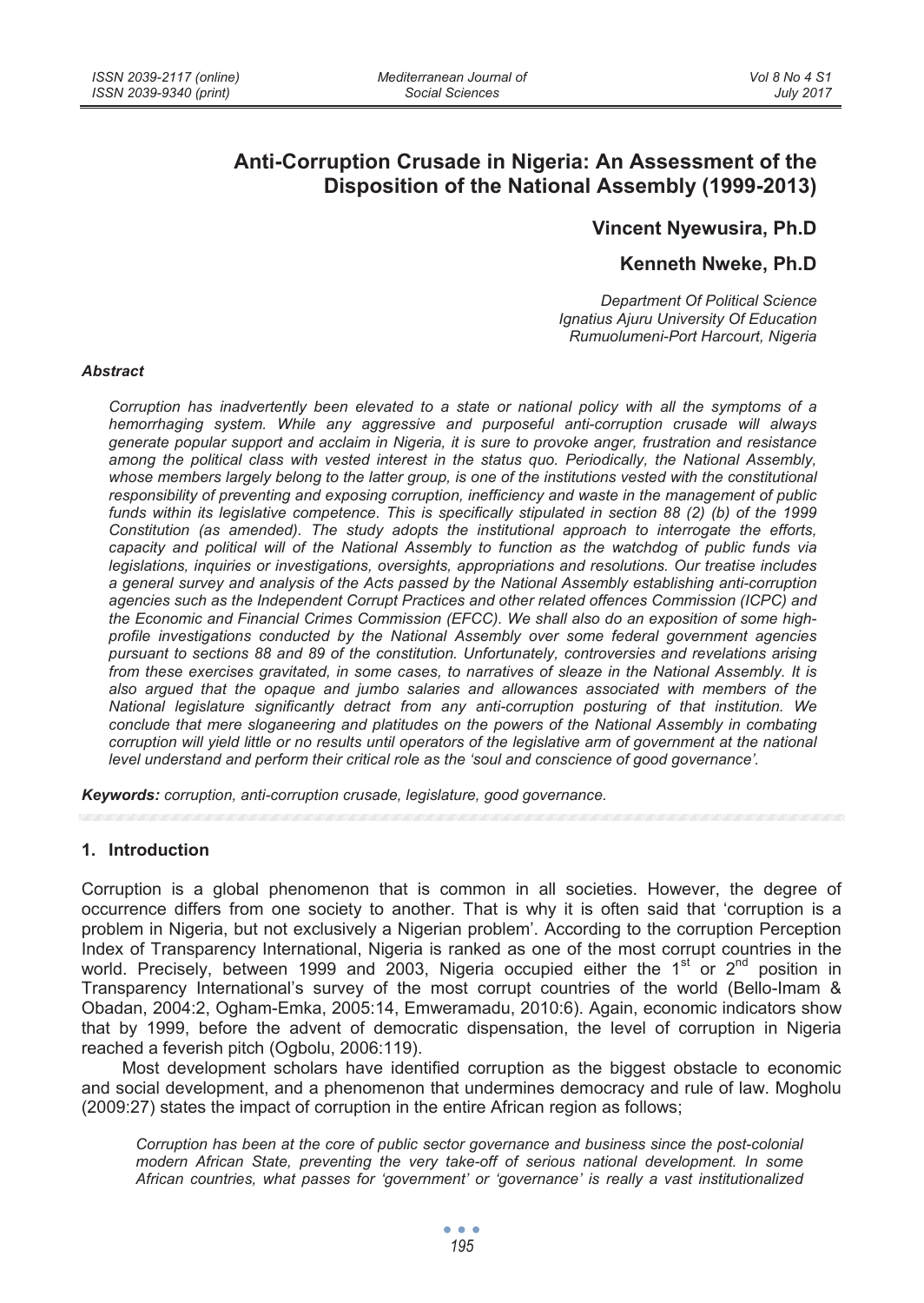#### *and criminal enterprise of bribery, stealing and sharing public funds, and private sector businesses are built and sustained by their complicity in the scheme and other forms of sharp practices.*

Nwosu (2011:18) shares the sentiments of Moghalu when he noted that the level of corruption in Nigeria 'attacks the foundations of democratic institutions by distorting electoral process, preventing rule of law, and creating bureaucratic quagmires'. Both scholars recognize corruption as a grave national problem that undermines democratic governance and retards economic development. It is in the same vein that former President Olusegun Obasanjo, in his inaugural address on May 29, 1999 noted that 'corruption is the greatest single bane of our country today', and that 'no society can achieve anything near its full potential if it allows corruption to become the full-blown cancer that it has become in Nigeria. Ribadu (2005:42) also admits that Nigeria's perennial problems of instability, underdevelopment, lawlessness and poverty are direct consequences of the dominant status of corruption in the polity. In fact, Nobel Laurete, Wole Soyinka, once declared that corruption is 'Nigeria's nightmare'. Nothing can be truer than these observations. It is instructive to note that the Corrupt Practices and other Related Offences Bill, which seeks to prohibit corrupt practices and prescribe appropriate punishment for such, was the first executive bill forwarded by the Obasanjo administration in 1999 to National Assembly. The bill was passed into law by the National assembly as 'The Corrupt Practices and other Related Offences Act, 2000'.

The Constitutional architecture of Nigeria designates the National Assembly as 'the watchdog of public funds' in Sections 99 and 89 of the 1999 constitution (as amended). While Section 88(2) (b) empowers the National Assembly to 'expose corruption, inefficiency or waste in the execution or administration of laws within its legislative competence…,' Section 89 grants the National Assembly enormous powers to summon, examine and investigate any person in Nigeria and cause evidence to be procured in the course of performing its legislative functions. The combined effects of Section 88 and 89, no doubt, is intended to make the National assembly the bastion of anti-corruption crusade, driver of corrupt-free state, and guardian of public funds. The 'watchdog' function of the National Assembly, according to Ogbondah (2004:378), involves 'investigating and unearthing the quantum levels of corruption, bribery, embezzlement, ineptitude, lack of accountability, graft and other nefarious practices inherent within the factions and fractions of the ruling civilian bourgeoisie'.

Section 4 of the constitution also stipulates that 'the National Assembly shall have power to make laws for the peace, order and good government of the Federation or any part thereof'. Good government, according to McCauley (2011:18), remains the cornerstone for any nation's political and economic development. This critical role of the National Assembly probably explains why John Locke describes the legislature as 'the supreme powers of the commonwealth'. A major component of legislating for 'good government' as prescribed in Section 4 is combating all forms of corruption in public sector management (Idebisi, 2013).

The focus of this paper is on economic and financial corruption, which many believe is systemic, and the disposition of National Assembly in combating it. The stranglehold of this type of corruption on Nigeria's body polity has made the fight against it develop into an important public policy issue since the return to civil rule in 1999. Economic and financial corruption in public sector results in re-directing resources from intended public use like education, health, works, etc. to illegitimate private benefit. In the process, corrupt public officials cause massive human deprivation gravely affecting the livelihoods of the poor, weak and vulnerable members of the society. It basically impedes government efforts to deliver services to citizens (Nyewusira, 2007:30). As a matter of fact, Nwosu (2011:8) considers this aspect of corruption as the mono-causal factor to the collapse of both the First and Second Republics in Nigeria. Therefore, people are concerned about what the National Assembly does or fail to do since the role of the legislature is central to the democratic development of any country. It is against this background that the study examines the extent to which the conducts and activities of members of the National Assembly promote or impede anti-corruption policies in Nigeria.

#### **2. Theoretical Perspective**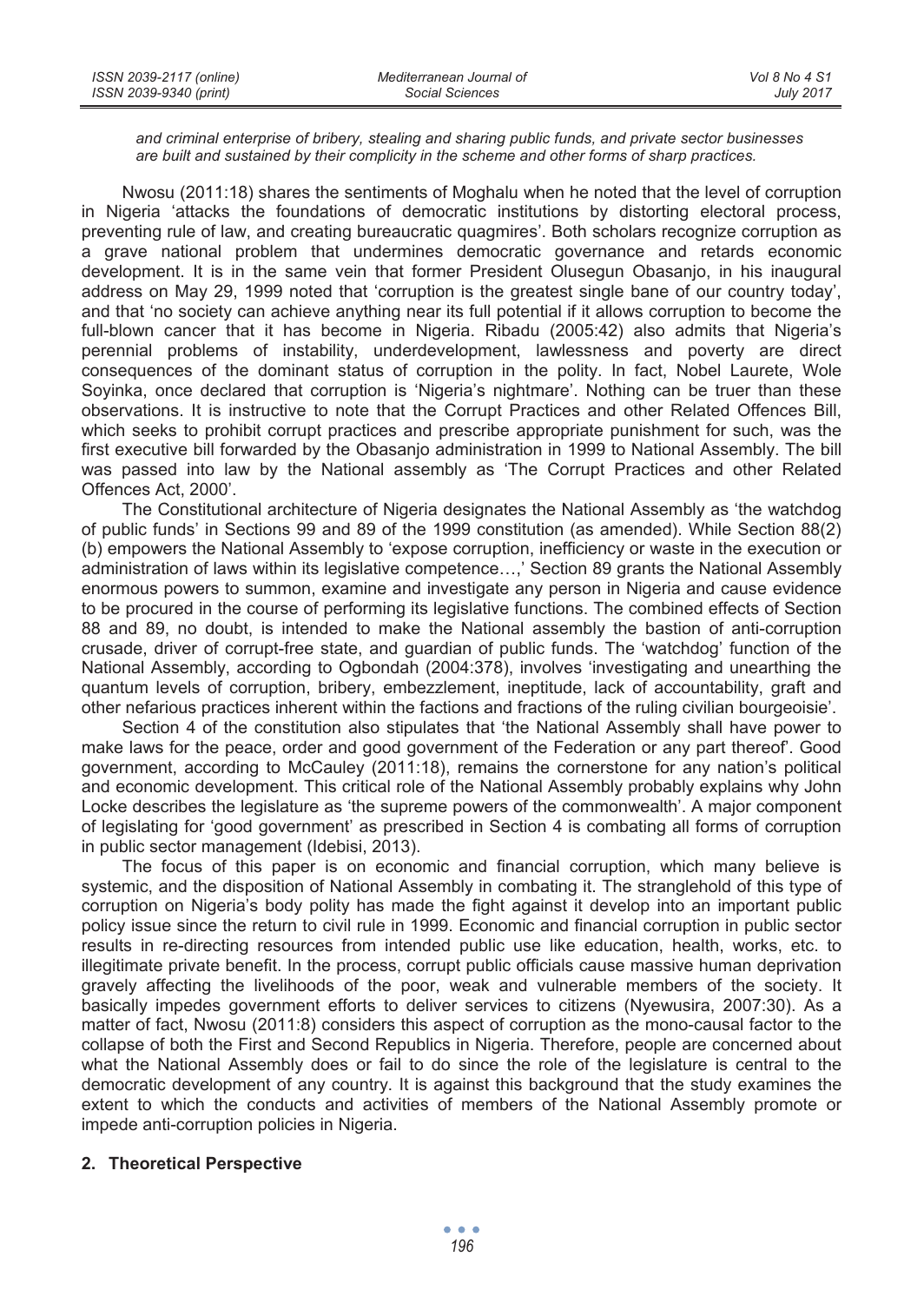| ISSN 2039-2117 (online) | Mediterranean Journal of | Vol 8 No 4 S1    |
|-------------------------|--------------------------|------------------|
| ISSN 2039-9340 (print)  | Social Sciences          | <b>July 2017</b> |

The legislature is an institutional body responsible for making laws for a nation and one through which the collective will of the people or part of it articulated and expressed. (Nyewusira & Nweke, 2013). To examine the disposition of the National Assembly in the anti-corruption crusade in Nigeria, we relied on institutional Approach. Dyke (1967) in Enemuo (2005:20) defines an institution as 'any persistent system of activities, or any pattern of group behaviour', and as 'offices and agencies arranged in a hierarchy, each agency having certain functions and powers'.

Institutional Approach is 'one of the classical approaches attributed to the works of early political thinkers such as Plato, Aristotle, Hobbes, Locke, Rousseau, Montesquieu, etc., who studied political phenomena in ancient times. Other notable traditional or classical approaches are philosophical, historical and legal approaches (Paki & Inokoba, 2006:27) these classical political thinkers concentrated their studies on political institutions such as the legislature, executive and judiciary, which performed functions of rule making, rule enforcement and rule interpretation, respectively. Institutional Approach was dominant in early political studies and is still adopted by modern scholars to study governmental or political institutions, such as the legislatures, executives (bureaucracies), judiciary (courts) and political parties. The emphasis is on both their formal or structural aspects vis-à-vis their processes. The approach is both descriptive and analytical of the operations of these institutions. As a matter of fact, the legislature is one of the agencies of government that the institutional approach usually classifies and describes.

Institutional approach examines functional aspects of political structures and focuses on the various governmental institutions, describing their structures, organization, duties and expected functions. As Dyke (1967:9) noted, the choice of institutional approach 'follows quite understandably from widely accepted view that the study of politics is the study of the state of governmental and related institutions'. Accordingly, the institutional approach to political inquiry focuses on the formal structures and agencies of government. Institutional analysis by Dyke (1969) and Ezeani (2010) reveals the influence of political institutions on individual behaviour or decisions. Thus, a high proportion of actions or decisions that people take are done on the basis of institutional conditioning.

By this approach, it is assumed that an understanding of the operations and transactions of the Legislature, in this case the National Assembly, is critical to either achieving or undermining good governance. This is because any policy not supported by the legislature is not likely to be sustainable since the legislature is at the very heart of any democratic system or what is often referred to as 'representative governance'. In fact, Ayodele (2004:65) is of the view that more than any other institution, the legislature is 'a core determinant of the character of the state'. As Ogunbiyi (2011:34) also noted, 'the state or level development of any country is strongly determined by capability of the legislature'. Thus, the widely held view that the legislature can leverage on its enormous powers to galvanize national development by enacting development-centred laws and carrying out meaningful oversight functions on other arms of government. It is in this respect that the study adopts Institutional Approach to ascertain the extent to which the National Assembly pursued good public policies for national development, especially in the anti-corruption crusade.

A major criticism of Institutional Approach is that it is merely descriptive in orientation. In spite of this weakness, the study used the approach to analyse the constitutional and legal powers of the National Assembly, their challenges, actions, accomplishments and failures in the anti-corruption crusade. From the study, valuable insights on the organization of the National Assembly were drawn, reforms proposed and general conclusion offered.

#### **3. Evolution and Structure of the National Assembly**

Nigeria stated self-governing with Parliamentary system of government in 1960. The system could not, however, be sustained because of the disruption and turmoil caused to the political process by the unfortunate military coup of January 15, 1966. On return to civil rule in 1979, the dominant constitutive element of the Nigerian state, comprising the military and the political class, opted for the American Presidential system. The presidential system of government depends on the strict adherence to separation of power among the three arms of government: the legislature, executive and judiciary. The legislature is generally seen as one of the basic structure of any political system.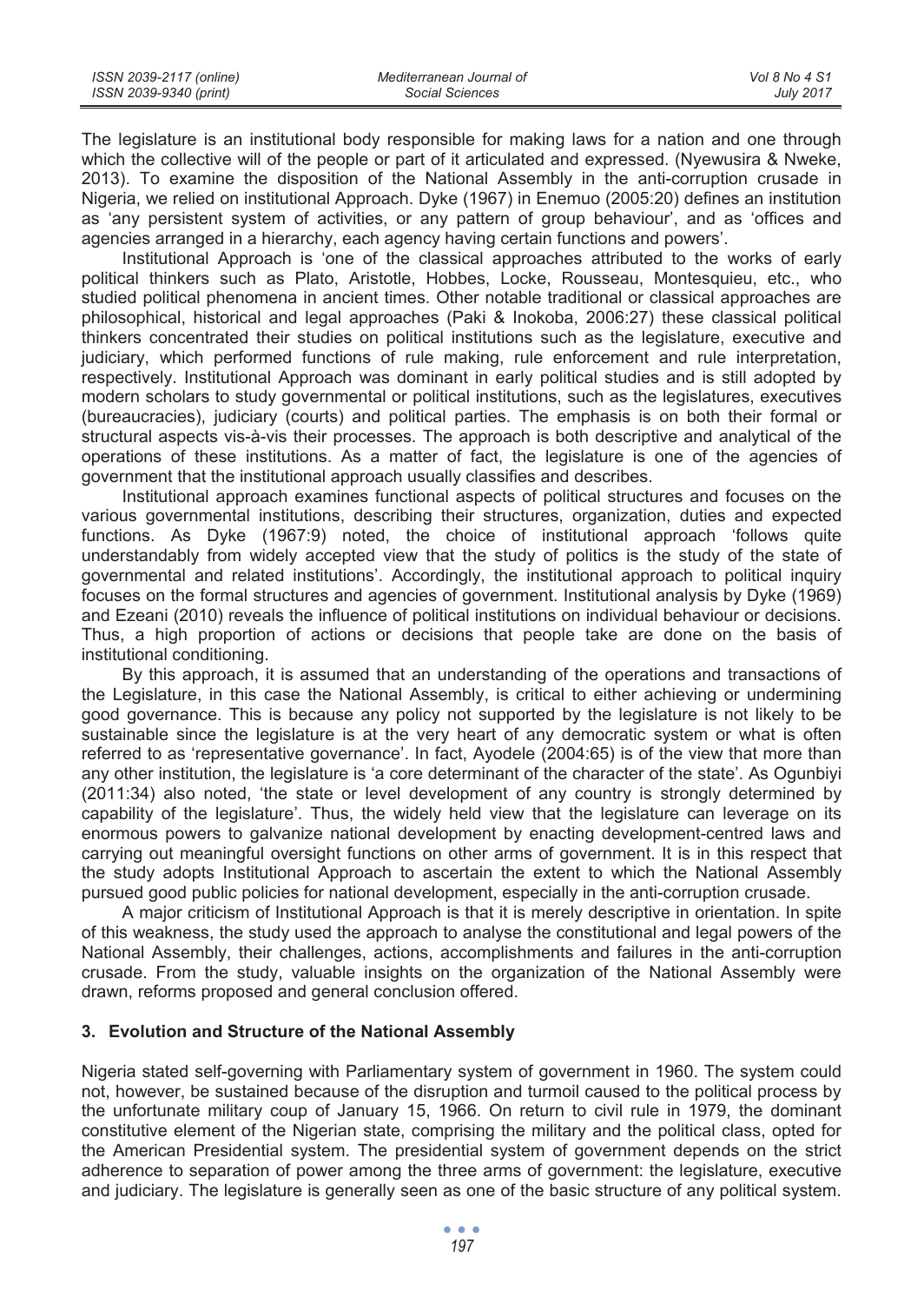| ISSN 2039-2117 (online) | Mediterranean Journal of | Vol 8 No 4 S1    |
|-------------------------|--------------------------|------------------|
| ISSN 2039-9340 (print)  | Social Sciences          | <b>July 2017</b> |

It is known by variety of names in different countries. In Nigeria, the legislature at the federal level is known as the National Assembly. The National Assembly was first established in the 1979 Constitution and replicated in subsequent 1987 and 1999 Constitutions.

The 1999 Constitution (as amended) established the institution of the National Assembly in Section 4(1). It reads:

*The legislative powers of the Federal Republic of Nigeria is shall be vested in National Assembly for the Federation which shall consist of a Senate and a House of Representatives.:* 

Section 4(2) encapsulates the powers' of the National Assembly to act as the harbinger of good governance. In the words of the constitution, 'the National Assembly shall have power to make laws for the peace, order and good government of the Federation or any part thereof: ... ... '. This provision underscores the fact that the National Assembly ought to be a critical anti-corruption institution since 'good government' is a farce in a corrupt political system.

The National Assembly is a bicameral legislature; Senate with 109 members and a 360 member House of Representatives. The body is supposed to guarantee equal representation of the 36 states irrespective of size in the Senate and proportional representation of population in the House (Sections 48 and 49, 1999 Constitution). The National Assembly, like many other organs of the Nigerian government, is based in the Federal Capital Territory, Abuja. The Senate and the House of Representatives is led by the President of the Senate and Speaker of the House of Representatives respectively. At any Joint Session of the National Assembly, the President of the Senate presides and in his absence the Speaker of the House of Representatives presides. Both chambers of the National Assembly are empowered, in Section 60 of the Constitution, to regulate their procedure. The National Assembly stands on tripod responsibilities of representation, law making and oversight.

#### **4. Powers and Control of the National Assembly over Public Funds**

In the context of protecting public funds, the functions of the National Assembly revolves, mainly, around the following:

- a. Scrutiny and Approval of Annual Budget/Estimates
- b. Authorization of expenditure from Consolidated Revenue Funds
- c. Auditing of Public Accounts
- d. The conduct of investigations to expose corruption, inefficiency and waste.

A consideration of these issues serves to highlight the role of National Assembly, primarily as a watchdog of public funds, and ultimately as anti-corruption crusader.

- a. Scrutiny and Approval of Annual Budgets /Estimates:- Budget is the instrument for deployment or allocation of financial resources to various sectors within the relevant fiscal year. The constitution provides that Appropriation Bill must be considered and approved by the National Assembly in each financial year before money can be withdrawn from the appropriate funds for running of government. The consideration and passing into law of the Appropriation Bill is the important measure by which the National Assembly becomes the watchdog of Public Funds. The process enables the National Assembly ascertain the revenues of government and how those revenues are to be expended. In fact, the constitutional treatment of matters relating to appropriate bill illustrates the emphasis placed on the need for the input of the National Assembly in the control of Public Funds. It is such that the President and other members of the Executive Council of the Federation cannot spend any public fund, for any reason(s), until and unless it has been presented as an appropriation Bill and approved by National Assembly. Therefore, 'the power to spend or not to spend' public fund belongs to 'the National Assembly. As Tribe (1988) in Guobadia (1999:75) affirms, 'the power of the purse belongs to Congress'.
- b. Authorization of Expenditure from the Consolidated Revenue Fund and other Public Fund: Section 80(1) of the constitution provides for the establishment of consolidated Revenue Fund wherein all revenues received by the Federation are paid into. Section 80(2)(3)(4)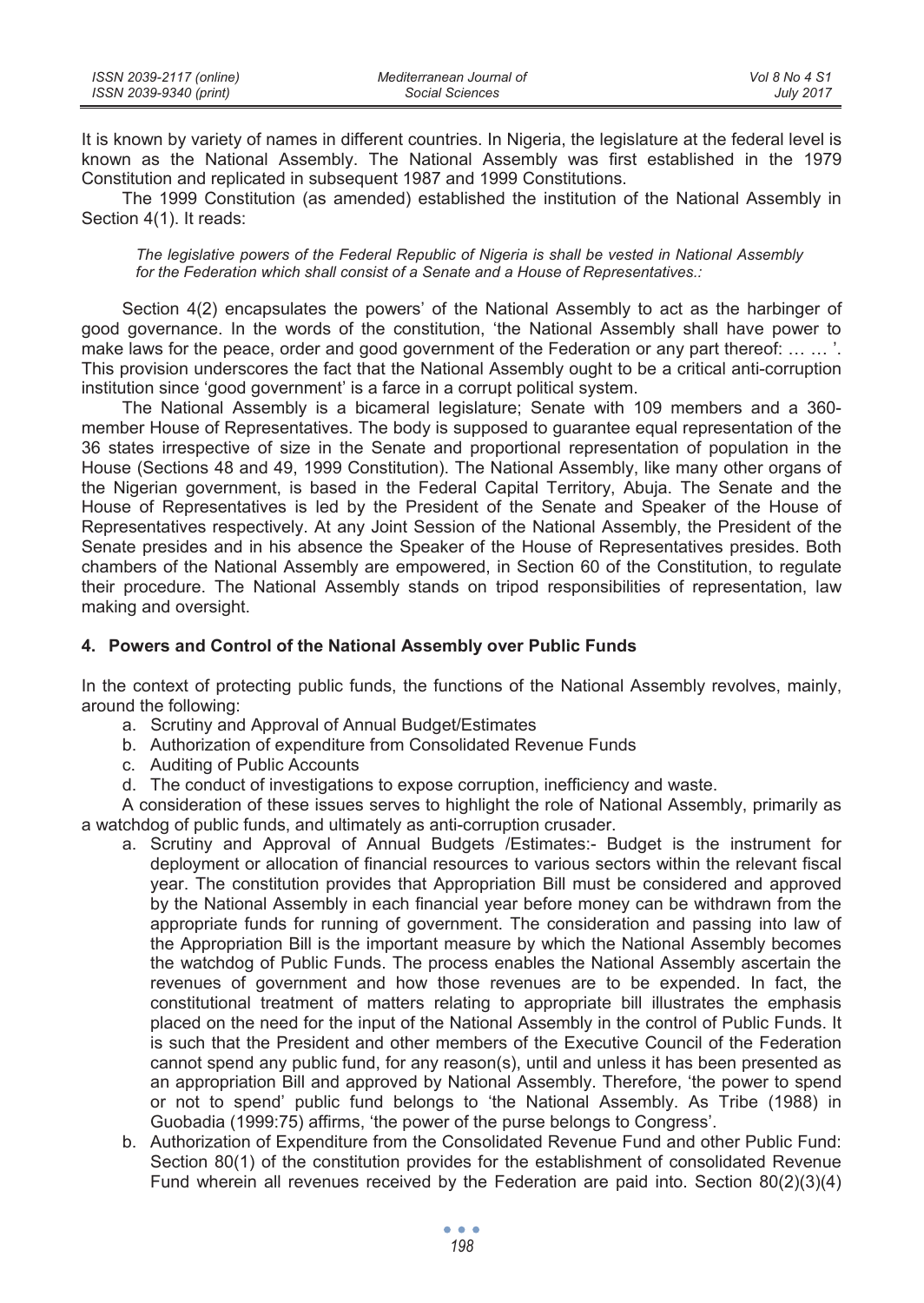require that only the National Assembly can authorize withdrawal of money from Consolidated Revenue Fund or any other Public Fund of the Federation by an Appropriation Act or Supplementary Appropriation Act. The withdrawals must also be done in the manner prescribed by National Assembly. The implication of Section 80 is that the Public Funds kept in 'Consolidated Revenue Fund' and 'any Public Fund of the Federation' can only be withdrawn when authorized by an Act of National Assembly. In other words, the administrative powers usually given to the Executive (power of spending) must be subject to the provisions of the Act of National Assembly that such money be spent. The measure of control which the National Assembly has over the Executive in matters relating to expenditure of public funds is extensive. The essence, according to Guobedia (1999:77) is to guard against 'expenditure without authorization'.

Another Public Fund which comes under the control of National Assembly is the Contingencies Fund. The National Assembly may, by law, make provisions for establishment of Contingencies Fund for the Federation. This is stipulated in Section 83 of the Constitution. The purpose of this Fund is to enable the President carryout an urgent and unforeseen expenditure which may arise and which no provision was earlier made by the Appropriation Act. The President cannot make any expenditure in the Fund except with the approval of National Assembly. The National Assembly must be satisfied that the expenditure is as a result of 'urgent and unforeseen need' before it approves. This provision leaves much to the discretion of National Assembly- as to when there has arisen 'an urgent and unforeseen needs' for such expenditure.

- c. Auditing of Public Funds: One vital aspect of National Assembly's role as a watchdog of public funds is in area of auditing of public expenditure. It is one notable medium of post appropriate control of public funds by National Assembly. In this context, Section 85 (2) (5) prescribe that the Auditor-General for the Federation submits audited public accounts of the federation and of all offices and courts of the federation to each House of the National Assembly for consideration by the Public Accounts Committee of both Chambers. By these provisions, the National Assembly is in a position to check on the legality of expenditure of Public Funds and determine whether such funds could have been better employed. Thus, not only does the National Assembly conduct a finance and regularity audit that is to ensure that expenditure was made for the purposes authorized in the Appropriation Act, it also carries out what Guobadia (1999:82) refers to as 'a value for money audit'. This enables the National Assembly examine the effectiveness and efficiency to which public funds have been applied by various Ministries, Departments and Agencies of government.
- d. The Conduct of investigations to expose corruption, inefficiency and waste: A corollary to auditing of public funds is the constitutional power vested in National Assembly to direct or initiate investigations into 'the conduct or affairs of any person, authority, ministry or government Department charged, or intended to be charged, with the duty or responsibility for' spending public funds and executing laws enacted by National Assembly. The investigatory functions of National Assembly, with a view to acting as watchdog of public funds, are prescribed in Sections 88 and 89 of the constitution. The purpose of the inquiry or investigation, in the letter of the constitution is to, 'expose corruption, inefficiency or waste in the execution or administration of laws within its legislative competence and in the disbursement or administration of funds appropriated by it'. Under these provisions, the National Assembly can procure whatever evidence it requires; summon any person to give evidence and produce any document or other things in his possession or control and to examine such a person. The National Assembly can also compel the attendance of any person so summoned by warrant. Investigations by National Assembly serves as a potent source of control over public funds, and can make all persons or institutions who manage public funds realize that their conducts and operations could be a subject of legislative scrutiny at any time. The constitution, therefore, empowers the National Assembly to surprise Ministries, Departments and Agencies. This supervisory function of National Assembly is performed through what is known in legislature parlance as 'oversight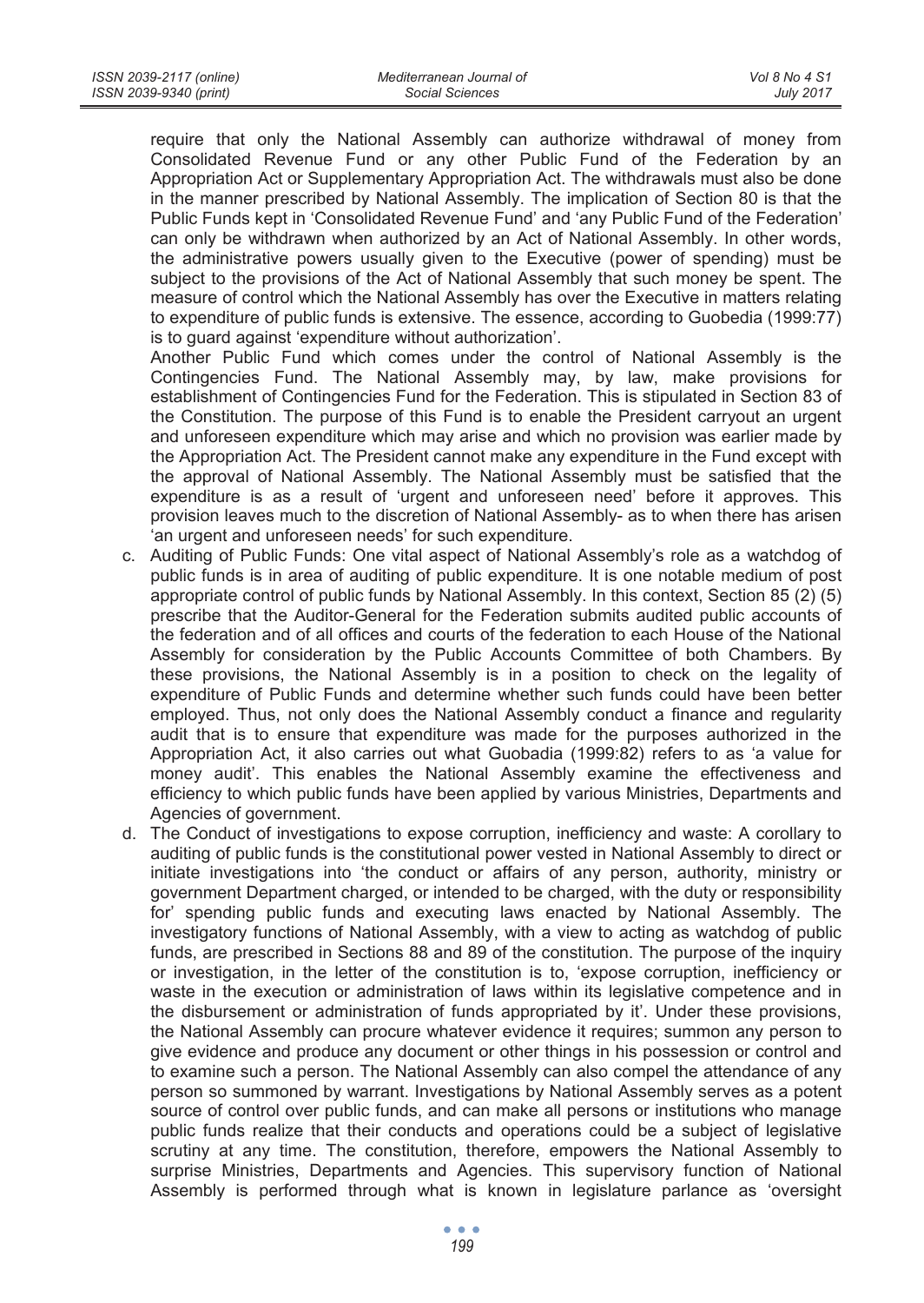function. It is mostly undertaken or carried out by standing committees of both chambers. The forgoing is a general analysis of the provisions of the constitution dealing with the powers and control of the National Assembly over public funds. Hence, the constitution has very clearly made the National Assembly to be the watchdog of public funds and an anti-corruption institution.

## **5. Appraising National Assembly as Watchdog of Public Funds Vis-à-Vis Its Anti-Corruption Disposition**

At the height of the global financial crisis between 2010 and 2012, economic analysts with some social conscience resented unconscionable wages of public officials and chief Executive Officers (CEOs) of private organizations. Even in a system of free enterprise, people were conscious of the systemic implications about excessive remuneration of private businessmen and the ruinous social consequences. Consequently, public officers in most developed countries had to cut their wages in response to difficult economic situations. It was a form of wage regulation by sheer force of example and concern about the widening social inequality. The response and situation were, however, different in Nigeria's National Assembly as legislators, in the words of Komolafe (2010:64), 'increased their emoluments in a most provocative manner'.

On August, 8, 2010, *Thisday Newspapers* reported that in 2009, members of National Assembly 'received a total of N102.8 billion comprising N11.8 billion as salaries and N90.6 billion as non-taxable allowances'. Komolafe describes the payment of this whopping sum to 469 persons in an economy in which workers go on strike to demand N18,000 monthly minimum wage as a 'huge drain on the public treasury'. In the same publication of *Thisday Newspaper*, Professor Itse Sagay, a Constitutional Lawyer and Scholar, was reported to have said that 'a Senator earns N240 million (\$1.7 million) in salaries and allowances while his House of Representative counterpart earn about (204 million (\$1.45 million) per annum'. Itse Sagay compared the earnings of National Assembly members with the American Senator who earns \$174,000 and United Kingdom Parliamentarian who earns about \$64,000 per annum. These figures are very low compared with that of Nigerian legislators. Itse concludes that National Assembly members are the highest paid legislators in the world. On her part, Ikokwu (2011:18) writes that between 2007 and 2011, a senator in Nigeria earned N15.8 million per month, while a member of House of Representatives earned N10.59 million monthly in salaries and allowances. She compared it to a United States of America Senator who earns only N2.17 million monthly, and a British Member of Parliament's monthly salary of N0.8 million. Ikokwu further noted that in Australia, a legislator's monthly pay is equivalent to N175,000. She concluded that in spite of public outrage, members of the National Assembly increased their annual budget from N111 billion in 2010 to N232 billion in 2011. As it stands today, too many figures are bandied round with regular frequency on the salaries and allowances received by members of National Assembly. The figures are speculated to be N28 million quarterly for each member of House of Representatives and N36 million quarterly for each Senator (Nwogwugwu, 2011:72). In 2012, the former Governor of Central Bank of Nigeria (CBN) Mallam Sanusi Lamidu Sanusi, revealed that the National Assembly receives 25% of the National recurrent budget. Despite the furor generated by this revelation, no rebuttal of the allegations or by way of explanation or clarification came from the National Assembly. According to Itse Sagay, 'the salaries and allowances of members of National Assembly represent a cruel anomaly in the country's democratic governance'. Komolafe (2010:64), on his part, sums up the earnings of members of National Assembly in a socio-economic environment, defined by pervasive poverty, as 'economically illogical, social insensitive and morally repugnant'. In the same vein, Aboyade (2010:111) observed that members of National Assembly 'add no value to the economy but rather constitute a drain on it'. Whether the figures presented by Itse Sagay, Ikokwu, Nwogwugwu and Sanusi are true or not, the subject of the salaries and allowances of National Assembly Members is shrouded in secrecy with an opaque veil put on it. As Nwogwugwu (2011:72) affirms, not even the Revenue Mobilization Allocation and Fiscal Commission that is statutorily bound to determine the salaries, allowances and fringe benefits of members of National Assembly appears to be certain as to how much the legislators pay themselves.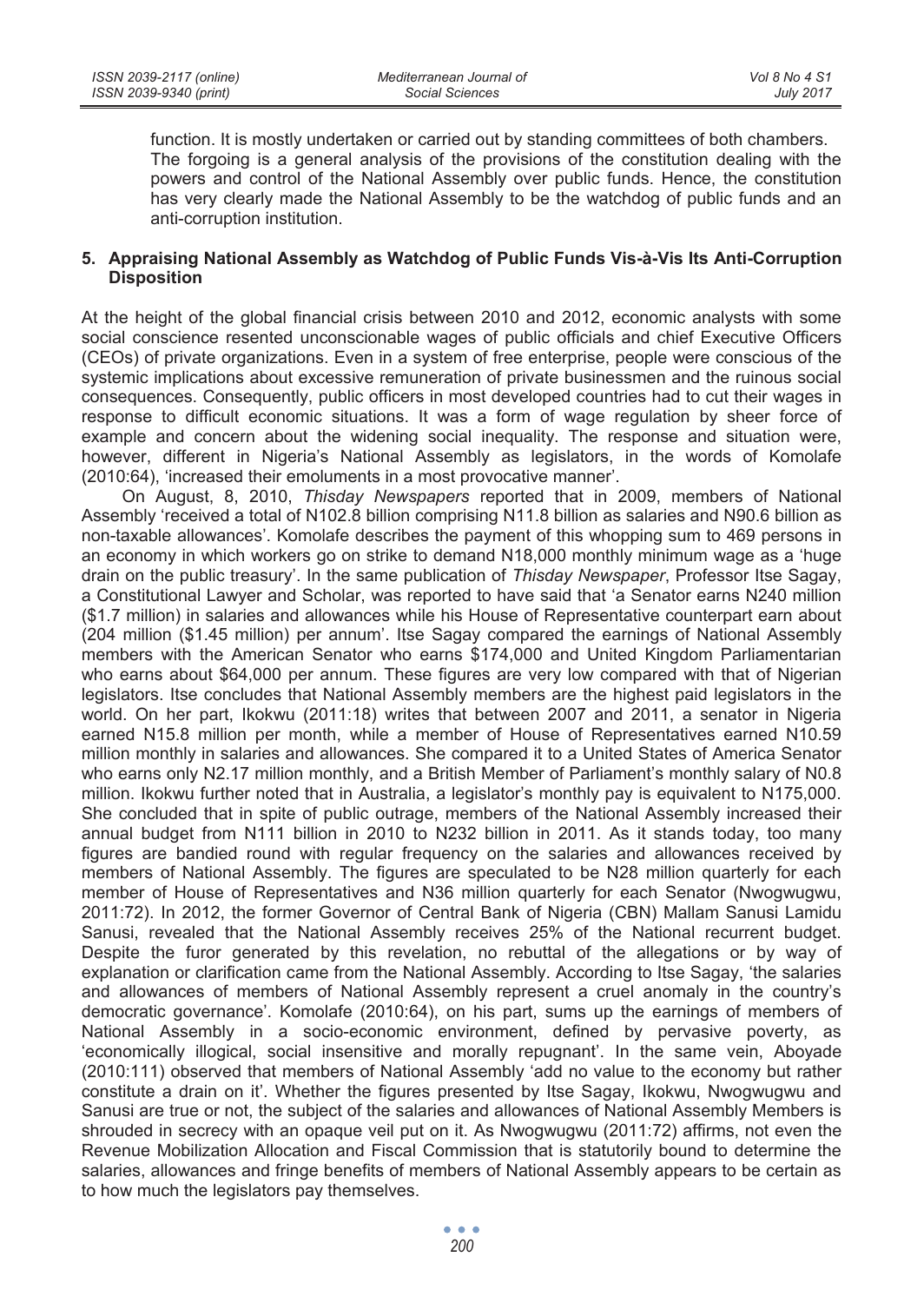| ISSN 2039-2117 (online) | Mediterranean Journal of | Vol 8 No 4 S1    |
|-------------------------|--------------------------|------------------|
| ISSN 2039-9340 (print)  | Social Sciences          | <b>July 2017</b> |

It is not generally known that beyond the surface of criticisms associated with the earnings of members of the National Assembly, there are deeper questions about the body language of the National Assembly to fight corruption. To start with, the National Assembly, as critical institution of democracy, has rarely addressed the structural foundations of corruption that is inherently bolstered by the 'Nigerian factor', which is a metaphor for official corruption and institutional failure. For instance, how many members of National Assembly can honesty account for their acquisition within the system? Nigerians are witnesses to huge investments, luxury houses, state of art automobiles and grandiose properties acquired by members of National Assembly across Nigeria and overseas. The truth is that most legislators do not own up to the logic of primitive accumulation which governs both Chambers of the National Assembly. The character of the National Assembly, as an institution, shows that it cannot address the fundamentals of corruption or be insulated from the vagaries of contemporary corrupt political economy. Kunle (2010:16), for example, accused the National Assembly of 'watering down' the Independent Corrupt Practices and Other Related Offences Commission (ICPC) and the Economic and Financial Crimes Commission (EFCC) bills sent to it by former President Obasanjo. Similarly, the original and stringent provisions of Freedom of Information Bill were tinkered with by the National Assembly and reluctantly passed after about five years. Little wonder Aboyade (2010:10) described members of National Assembly as 'vampire elites, due to their proclivity for corrupt practices. An account of some cases of corruption and financial scandals associated with National Assembly will suffice.

Since the return to civil rule in 1999, the National Assembly has lurched from one scandal to another associated with financial malfeasance, corruption and outright embezzlement of public funds. Ishiekwere (2005) captures it as 'prevailing corpus of nauseating events in the National Assembly'. The leadership of the Senate was enmeshed in allegations of squandering N16 million on Christmas gifts and hampers in December 2000. The scandals involved the Senate President, late Chuba Okadigbo, and the Deputy Senate President, late Haruna Abubakar. This led to the ouster of the duo in 2001 following a motion moved by Senator Waheb Dosunmu for their removal. It marked the beginning of highly popularized 'Banana peels' inside the Chambers of the National Assembly that is said to be responsible for the fall of members with corrupt tendencies. It was the period members of National Assembly were also accused of receiving N5 million each for furniture allowance. In 2002, the Senate under the leadership of Ayim Pius Ayim, moved to review the Independent Corrupt Practices Act, when some members of the Senate were allegedly accused of infractions against the Act. The development provoked condemnation from civil society organizations who described the move by the Senate to scrap the Commission as 'a show of legislative recklessness' (Ogunmade, 2007:18). The action of the National Assembly was necessitated by the Commission's attempt to bring some members of the National Assembly, who violated the tenets of the Act setting it up, to book. This suggests that the National Assembly does not really believe in the anti-corruption mandate of ICPC which it enacted.

The integrity of the Second National Assembly, inaugurated in June 2003, was severely dented at inception when the former Minister of Federal Capital Territory (FCT), Mallam Nasir el-Rufai, came up with an allegation that the Deputy Senate President, Ibrahim Mantu, demanded millions of naira from him, on behalf of the Senate, during the ministerial screening exercise in 2003. The bribe allegedly demanded was to ensure easy confirmation of el-Rufai as a Minister by the Senate. Although the Senate Committee on Ethics and Privileges eventually cleared Senator Mantu of any wrong doing, (on the ground that el-Rufai's allegation could not be substantiated) the entire Senate never overcame the image crisis that the allegation of extortion and corruption brought the National Assembly throughout that tenure.

Another allegation of financial corruption associated with the Second National Assembly between 2003 and 2007 was the 'bribe-for-budget' scandal involving the Senate President, Adolphus Wabara, Chairmen of Senate Committees on Appropriation and Education (Senators John Mbata and Badamosi Maccido), Chairman House of Representative Committee on Education (Hon Shehu Matazu), Senators Chris Adigh-ije, Ibrahim Abdulaziz, Hon Osita Izunaso and officials of the Federal Ministry of Education. Preliminary investigations by Economic and Financial Crimes Commission (EFCC) revealed an extortion and blackmail of the Ministry of Education by these members of the National Assembly. Various sums of money ranging from N10 million to N5 million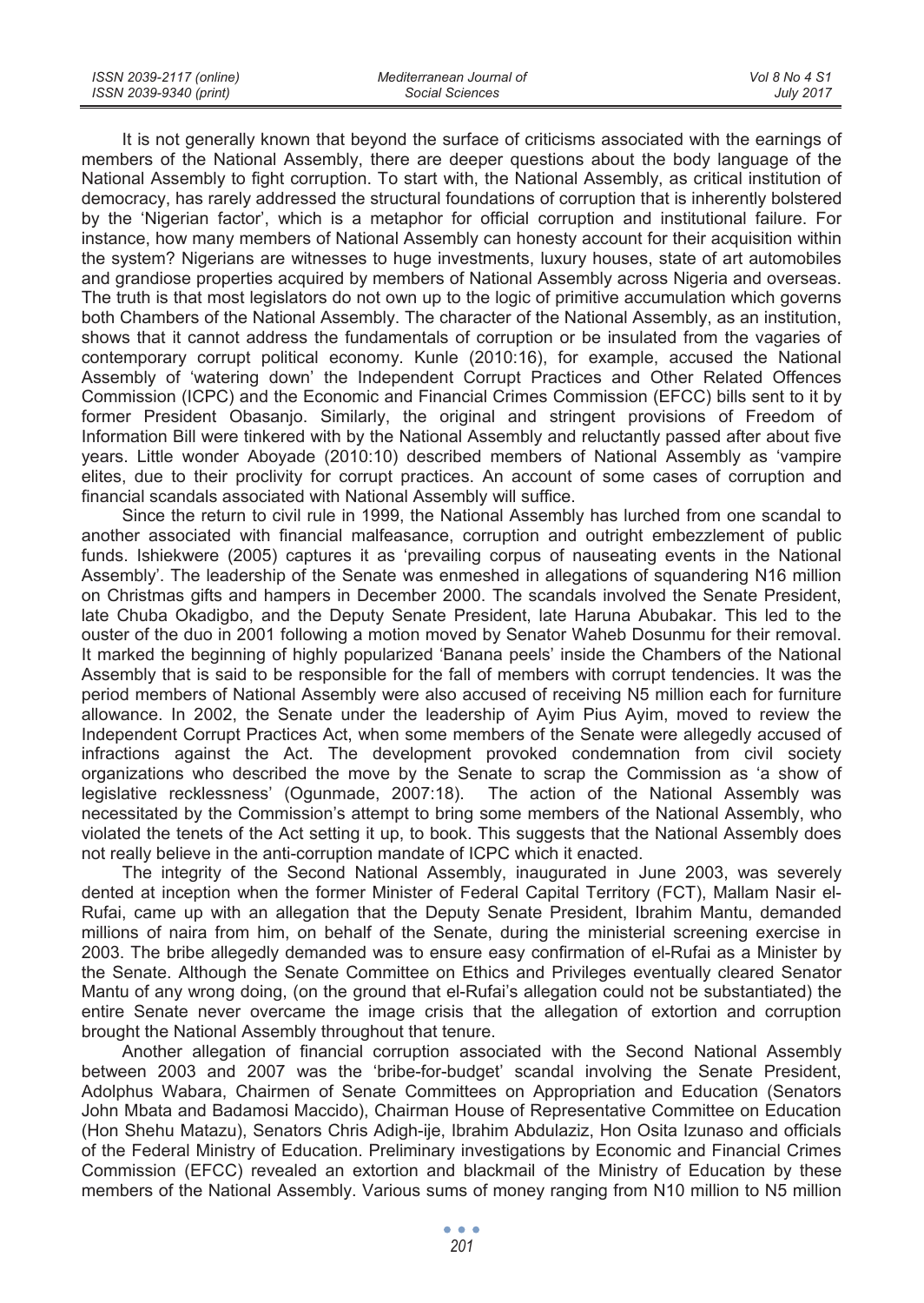were alleged to have been paid by the Ministry to each of the legislators involved to facilitate approval of the Ministry's budget by the National Assembly. The incident led to a nation-wide broadcast by former President Obasanjo, where he castigated the Senate President and others involved in the bribery scandal and championed the removal of Wabara as Senate President. Again, the constitution amendment exercise undertaken between 2005 and 2006 had the image of the National Assembly smeared in perhaps, what could be termed the greatest allegation of bribery, corruption and inducement over 'third term' saga. It was widely speculated that members of National Assembly were induced with millions of naira and oil blocs to support Obasanjo's tenure elongation project. It was public knowledge that many pro-third term legislators were offered bribes to the tune of N50 million each to support the ill-fated third term agenda. The statements by some legislators such as Hon Sola Adeyeye and Hon. Wumi Bewaiji during and after the third term debacle gave credence to these allegations (Ogunmade, 2007:19).

The Third Session of the National Assembly, particularly the House of Representatives, was engulfed with the allegation of N628 million scandal against the Speaker of the House, Hon. Patricia Etteh and her Deputy Hon. Babangida Nguruje. It was alleged by Integrity Group, a pressure group in the House, that the leadership of the House awarded contracts to the tune of N628 million for renovation of their official residences. The intrigues and controversy generated by the allegation eventually culminated in the resignation of the Speaker and Deputy Speaker of the House. With the exit of Mrs. Patricia Etteh and Babangida Ngurorje, and the election of Hon. Dimeji Bankole and Hon. Usman Nafada as Speaker and Deputy Speaker respectively, the House of Representatives assumed a toga of what former Chairman of EFCC, Mrs. Farida Waziri, called a 'House of Scandals'. In her words, 'I think most Nigerians have been very concerned because there has been scandal upon scandal in that House, and that is the bastion of democracy and the hope of the common man' (Thisday Editorial, July 5, 2010:19). In fact, there was constant quibbling over money and contracts in the National Assembly to the extent that Ishiekwere (2005:11) wrote that 'Aburja is the nation's honey pot and the National Assembly exist to dispense the broth'. These comments are against the background of deluge of corruption, embezzlement, extortion, contract scams and misappropriation cases associated with the House of Representatives under the leadership of Hon. Dimerji Bankole. At a time, a member of the House, Hon. Dino Melaye, led a group of legislators that severally accused the leadership of the House under Dimeji Bankole of gross mismanagement of over N9 billion capital budgets of the House for 2008 and 2009, especially in the purchase of Peugeot cars for the various Standing Committees of the House. The controversy got to a climax when anti and pro-Bankole factions fiercely attacked each with weapons and engaged in 'boxing bout' on the floor of the House, and in the presence of secondary school students who has been admitted into the gallery to observe the plenary session. The sordid incident only confirms the statement of Anthony Goldman in *London Economist* of May 28<sup>th</sup> – June 3<sup>rd</sup>, 2011 that 'Nigerian Politics is nothing but one big fight over oil money'.

The House of Representatives under the leadership of Dimerji Bankole was also embroiled in alleged financial misconduct of procuring a loan of N10 billion from a commercial bank. It was reported by a section of the media that members of the House of Debated the loan at an executive session (outside public view), even when it is clear that the legislative arm of government cannot procure loans and spend same outside the provisions of the Appropriation Act (Aboyade, 2010). Although some of these allegations against Dimeji Bankole and his Deputy, Usman Nafada, are presently subjects of litigation in court, the *London Economist* referred to above, unabashedly condemned the financial scandals involving the leadership of House of Representatives when it stated that 'the entire Nigerian State machinery exists to siphon funds'. For the constitutional watchdog of public funds to be facing intractable transparency crisis calls to question the legislative agenda of the National Assembly.

The allegations of financial impropriety bordering on criminality within the National Assembly are exacerbated by the conduct of some of its Standing and Ad-hoc committees. In the first place, the unwieldy number of Standing Committees in the National Assembly, 75 committees in the House of Representative and 43 in the Senate, are not only a huge drain on public funds, but the sheer gargantuan size reinforces the perception of profligacy in the court of public opinion. As Edomaruse (2005:48) observed, it is at the committee level that most of the reported corruption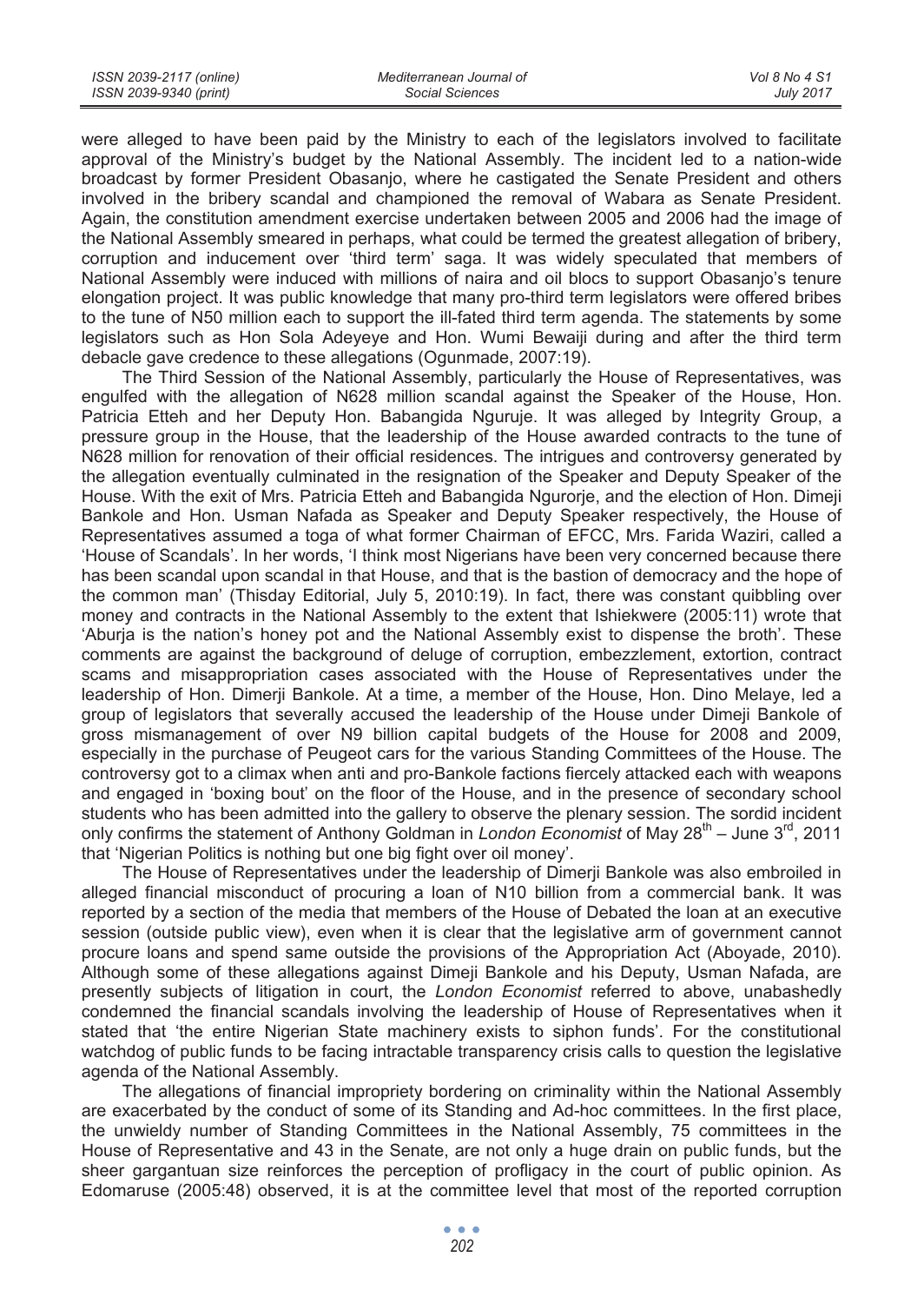| ISSN 2039-2117 (online) | Mediterranean Journal of | Vol 8 No 4 S1    |
|-------------------------|--------------------------|------------------|
| ISSN 2039-9340 (print)  | Social Sciences          | <b>July 2017</b> |

have taken place since 1999. The Ad-hoc Committee instituted by the leadership of House of Representatives to probe fuel subsidy regime in January 2012 turned out to be a case of 'the hunter being hunted' Mr. Femi Otedola, a major player in the Petroleum Downstream sector, publicly accused the Chairman of the probe Committee, Hon Farouk Lawan, of demanding and receiving bribe of \$620,000 from him in 'a sting operation'. It was a similar case with the House of Representatives Committee that investigated infractions and financial mismanagement in Nigerian Capital Market. The Director-General of Security and Exchange Commission (SEC), Ms. Arumeh Otah, during the public hearing accused the Chairman of Stock Market Committee, Hon. Hembe, of diverting huge estacode he received from the Commission without attending a proposed stock exchange conference in the United States of America. These matters are pending in various courts. The National Assembly probe of over \$15 billion purportedly injected into the Power Sector without visible output by the Obasanjo administration also left the credibility of National Assembly severely battered. Before the House could formally receive, adopt and debate report of the probe, the Chairmen of both Senate and House Committees on Power, Senator Nicholas Ugbare and Hon. Ndudi Elumelu, were arrested and arraigned in court by EFCC on charges of corruptly diverting millions of naira earmarked for National Independent Power Projects (NIPP). Other areas like constituency projects initiated and executed by legislators, sponsored foreign trips, exercising of oversight powers and budget defense by executive arm have equally been turned into avenues of corruption and application of public funds as slush funds by the National Assembly. In fact, Ministers, Departments and Agencies have consistently accused National Assembly of turning legislative oversight' to 'legislative extortion' leading to adversarial relationship between the executive arm of government and the national assembly (Komolafe, 2010).

Finally, between 1999 and 2013, three out of the five Speakers elected in the House of Representative were impeached and removed on allegations of corruption and unethical practices. One of the former Speakers that survived impeachment is facing prosecution on charges of corruption and embezzlement of public funds after his tenure. In the Senate, three out of six Senate Presidents were also removed from office on allegations of corruption and unethical conducts. An institution with such recurring decimal of corruption and extra-legal means of appropriating public funds cannot lay any claims to anti-corruption posture. We shall conclude this treatise by sharing a comic story that drives home public perception of National Assembly as a corrupt institution. According to the story, circulated in social media, a boy of about 12 years was caught stealing meat from his mother's pot of soup. The angry mother beat the boy and scolded him saying, 'if you don't stop stealing, do you know where you will end up?'. The boy answered, 'yes, I know'. The mother in a bemused state asked, 'where do you think you will end up?". The boy answered with confidence, 'I will end up in National Assembly'.

## **6. Conclusion**

Although the National Assembly, by the provisions of the constitution is both the watchdog of public funds and anti-corruption institution of government, it is operated as a predatory institution. Anticorruption crusade can only be on the legislative agenda of National Assembly when the people control political power within the ambit of democratic governance. Potent anti-corruption policies cannot be contemplated or driven by National Assembly outside the framework of democratic governance which is almost elusive in Nigeria. Put differently, the National Assembly cannot be effective anti-corruption crusade until the most pernicious form of corruption, which is corrupt process of accessing power, is addressed. It is common knowledge that the road leading to power in Nigeria is laden with corruption, and that is why those who have a strong predilection for corruption appear to constitute the majority in National Assembly.

Expecting a National Assembly whose majority of members access political power through a dysfunctional and corrupt electoral process to fight any form of corruption is the height of mendacity. Therefore, the National Assembly can only key into anti-corruption crusade if and when Nigeria's electoral culture is built and sustained on the principles of constitutionalism, internal party democracy, responsive media, freedom of choice, impartial judiciary, progressivism and ideological politics. As a matter of fact, every democratic system presents the citizens with options for